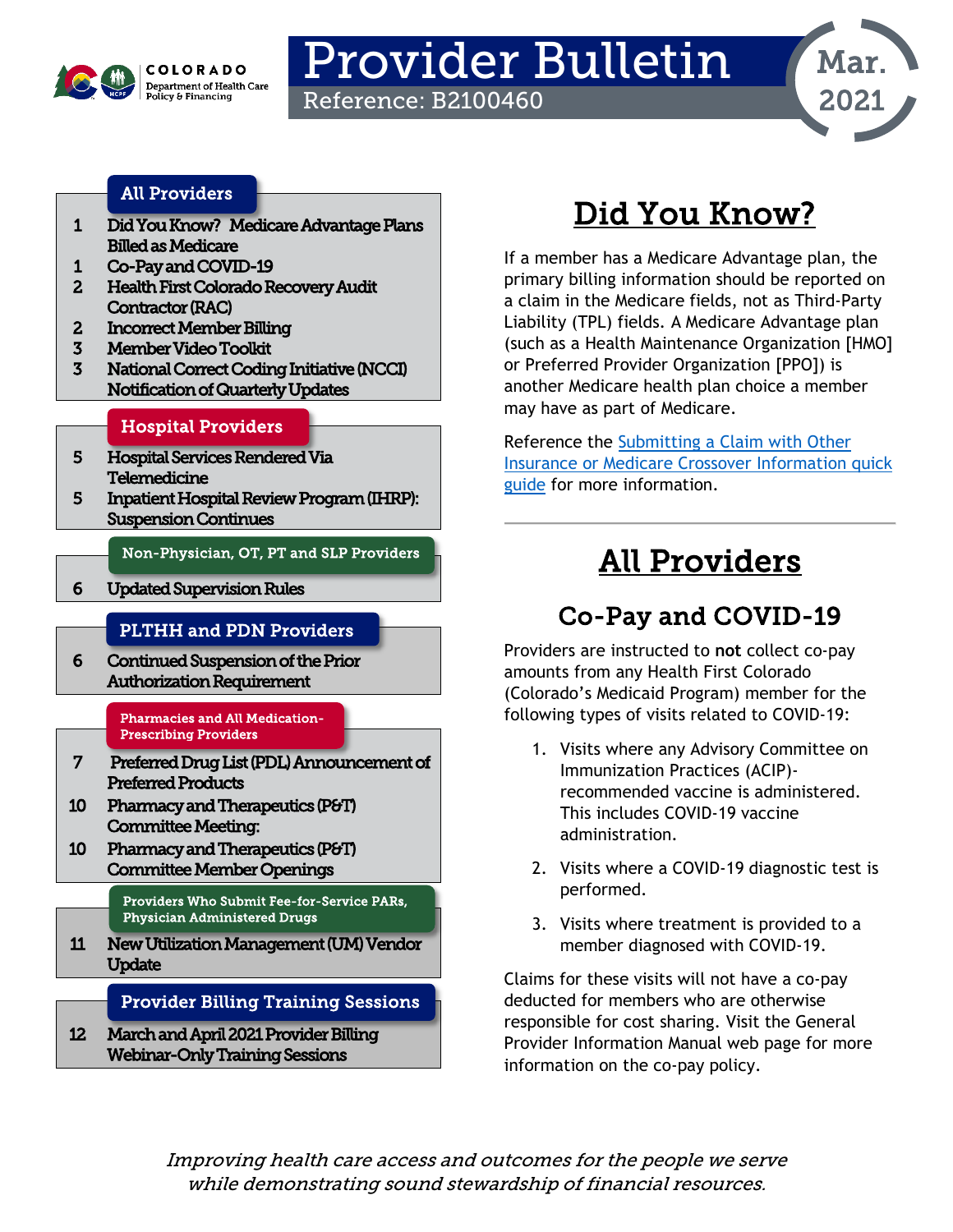## <span id="page-1-0"></span>Health First Colorado Recovery Audit Contractor (RAC)

Health Management Systems, Inc. (HMS) has been contracted to serve as the Recovery Audit Contractor (RAC) to conduct post-payment reviews of claims submitted for fee-for-service and managed care services in compliance with Section 6411(a) of the Affordable Care Act. This is a federally-mandated contract program. In February 2018, HMS began reviews to identify overpayments and assist the Department of Health Care Policy & Financing (the Department) in recovering any overpayments made to providers for Health First Colorado medical claims.



The RAC audits claims from as far back as 7 years (84 months) from the date the claim was originally paid as approved in the [State Plan Amendment CO-16-0003.](https://www.medicaid.gov/sites/default/files/State-resource-center/Medicaid-State-Plan-Amendments/Downloads/CO/CO-16-0003.pdf) This lookback period extends to **all claim and provider types**.

Providers are encouraged to update their contact information using the [HMS RAC Provider Portal.](https://ecenter.hmsy.com/) This is a tool providers can use to track the progress of their audits, as well as add contact information that is specific to RAC correspondence. Providers can also upload documentation through this portal if medical records are requested for post-payment audits. All

correspondence will go to the provider's service address listed in the Colorado interChange if address and contact information is not updated in the HMS portal.

**RAC resources and information is available for providers on the [Recovery Audit Contractor](https://www.colorado.gov/pacific/hcpf/recovery-audit-contractor-rac-program)  [\(RAC\) Program web page.](https://www.colorado.gov/pacific/hcpf/recovery-audit-contractor-rac-program)**

**HMS has also published a number of [resources](https://resources.hms.com/state/colorado/rac) for providers including a recorded webinar, RAC 101, RAC FAQ, Provider Portal Training and Contact information. More information is available on the [HMS Colorado RAC website.](https://resources.hms.com/state/colorado/rac)**

## Incorrect Member Billing

<span id="page-1-1"></span>**Health First Colorado members cannot be billed for services covered by Health First Colorado.**

Providers **cannot** bill members in the following circumstances:

- **Third-Party Liability (TPL) co-pays and deductibles** Providers cannot bill members for the difference between commercial health insurance payments and the billed charges when Health First Colorado does not make additional payment. The provider also cannot bill members for co-pay or deductibles assessed by Third-Party Liability (TPL) (commercial insurance). Visit the [General Provider Information Manual](https://www.colorado.gov/pacific/hcpf/gen-info-manual) for more information.
- **Delayed Notification of Eligibility from the member** Providers must verify eligibility within a timely manner.
- **Claim denials** Timely filing, place of service invalid, contract invalid, or other denials for the line item or the entire claim are not valid reasons to bill the member.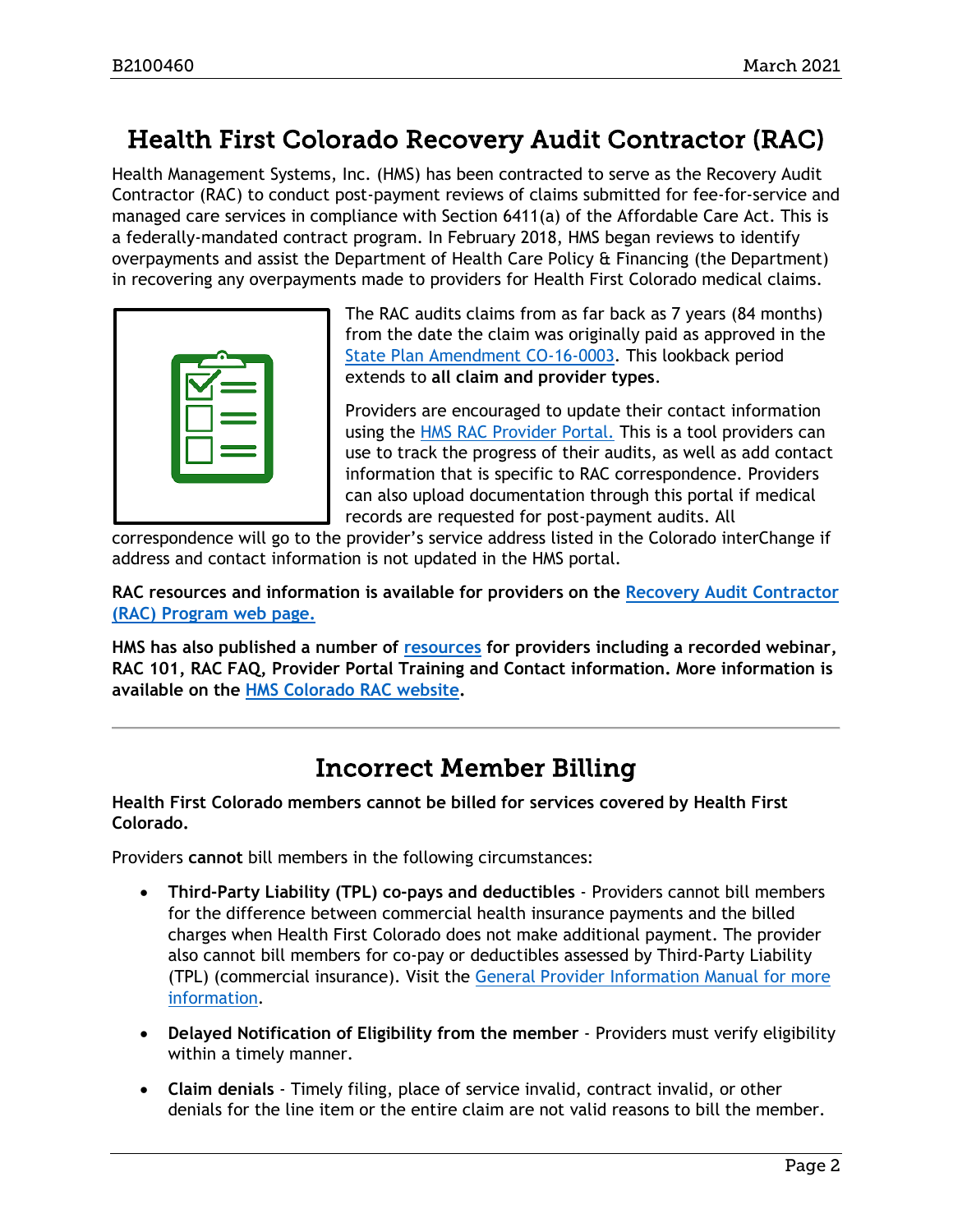• **Provider is not enrolled with Health First Colorado** - Once the services have been rendered to the member, the provider must enroll with Health First Colorado in order to receive payment. The provider may not bill the member if they choose to not enroll.

Providers shall not send overdue Health First Colorado member accounts to collection agencies unless the billing is for a non-covered service and the member has reneged on a written payment agreement. Review the [Policy Statement: Billing Health First Colorado](https://www.colorado.gov/hcpf/policy-statement-billing-medicaid-members-services)  [Members for Services web page](https://www.colorado.gov/hcpf/policy-statement-billing-medicaid-members-services) for more information.

<span id="page-2-0"></span>

One in four Coloradans are covered by Health First Colorado. Coloradans from across the state and all walks of life get health care from Health First Colorado. Health First Colorado provides members such as Mary the peace of mind to live independently, knowing her health care is covered. [Watch Mary's story](https://www.youtube.com/watch?v=tTZqyp-gTAw) and listen to Health First Colorado members tell, in their own words, how Health First Colorado was there to help. Other Health First Colorado members want Coloradans to know that they may qualify for quality health care coverage. Learn more at [HealthFirstColorado.com.](https://urldefense.proofpoint.com/v2/url?u=https-3A__www.healthfirstcolorado.com_&d=DwMFaQ&c=sdnEM9SRGFuMt5z5w3AhsPNahmNicq64TgF1JwNR0cs&r=7cqTsWX0s_ZMj2mUzDz_mtLJZkxdAlORiEVgTjq1VS8&m=GJSWQyq9Ijp1EdelCg4KtI3MQKZsC0ZaRVr79SsxJas&s=SgFV6RdsqSdvQ5ZnIWcHqxYHR690XN33fZrweUuGHJU&e=)

Providers are encouraged to share with their networks how Health First Colorado helps its members. Reference the [Health First Colorado Member Videos Toolkit](https://docs.google.com/document/d/17UTh2-wiPfwjO8EDop2fdxcj9TZW-vwSeu4ppLmg8qs/edit) for instructions on sharing this story on different social media platforms and newsletters.

## <span id="page-2-1"></span>National Correct Coding Initiative (NCCI) Notification of Quarterly Updates

Providers are encouraged to monitor the [Centers for Medicare & Medicaid Services \(CMS\)](https://www.cms.gov/)  [website](https://www.cms.gov/) for updates to NCCI rules and guidelines. Updates to the procedure-to-procedure (PTP) and medically unlikely edit (MUE) files are completed quarterly with the next file update available April 2021. For more information, visit the [CMS National Correct Coding](https://www.cms.gov/Medicare/Coding/NationalCorrectCodInitEd/index.html)  [Initiative Edits web page.](https://www.cms.gov/Medicare/Coding/NationalCorrectCodInitEd/index.html)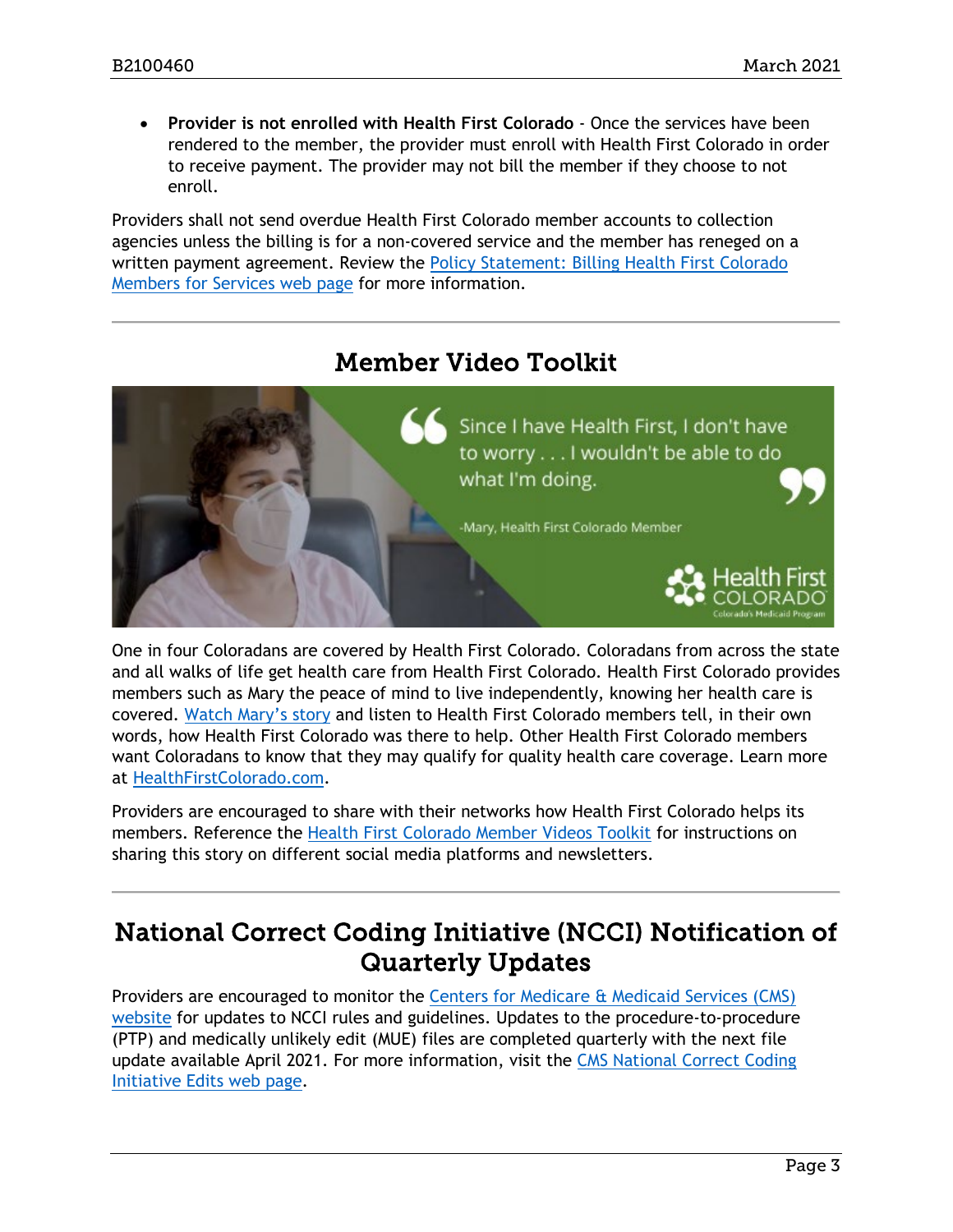## Hospital Providers

## General Updates

#### <span id="page-3-0"></span>**All Hospital Providers**

#### **Hospital Stakeholder Engagement Meetings**

Bi-monthly Hospital Engagement meetings will continue to be hosted to discuss current issues regarding payment reform and operational processing. [Sign up to receive the Hospital](https://visitor.r20.constantcontact.com/manage/optin?v=001HfxrbpGNWZ0lZnPp6t3PG2s9XPNl8ZvgFdjsKvSnhIy8z9JmHyp6DeoLJ3saT6x0SeqRR1ub149uoXxe1ok4jTzfMSQ0BN7S5vcLiRO7gdY%3D)  [Stakeholder Engagement Meeting newsletters.](https://visitor.r20.constantcontact.com/manage/optin?v=001HfxrbpGNWZ0lZnPp6t3PG2s9XPNl8ZvgFdjsKvSnhIy8z9JmHyp6DeoLJ3saT6x0SeqRR1ub149uoXxe1ok4jTzfMSQ0BN7S5vcLiRO7gdY%3D)

- The next Rural Hospital Engagement meeting is scheduled for **[Thursday, March 4,](https://www.colorado.gov/pacific/hcpf/rural-hospital-and-rural-health-clinics)  [2021, from 2:00 p.m. -](https://www.colorado.gov/pacific/hcpf/rural-hospital-and-rural-health-clinics) 4:00 p.m.** and will be hosted virtually.
- The All-Hospital Engagement meeting is scheduled for **[Friday, March 5, 2021, from](https://www.colorado.gov/pacific/hcpf/hospital-stakeholder-engagement-meetings)  [9:00 a.m. -](https://www.colorado.gov/pacific/hcpf/hospital-stakeholder-engagement-meetings) 12:00 p.m.** and will be hosted virtually.

Visit the [Hospital Engagement Meeting web page](https://www.colorado.gov/pacific/hcpf/hospital-stakeholder-engagement-meetings) for more details, meeting schedules and past meeting materials. **Calendar Year 2021 meetings have been posted.**

Contact Andrew Abalos at **Andrew.Abalos@state.co.us** with any questions or topics to be discussed at future meetings. Advanced notice will provide the Rates team time to bring additional Department personnel to the meetings to address different concerns.



#### **Inpatient Hospital Providers**

#### **Fiscal Year (FY) 2020-2021 Base Rate Implementation**

The Department is aware of claims that were missed during the reprocessing phase of the FY 2020-2021 base rate implementation in January. The missed claims were reprocessed in February.

#### **Updated July 7, 2020, All Patient Refined Diagnosis Related Group (APR-DRG) Weight Table**

The weight tables loaded to the [Inpatient Hospital Payment web page](https://www.colorado.gov/hcpf/inpatient-hospital-payment) had incorrect data listed for DRG 541: VAGINAL DELIVERY W STERILIZATION &/OR D&C. A new weight table has been uploaded fixing this error. The Colorado interChange has been processing the payments for DRG 541 using the correct data elements since the July 1, 2020, implementation.

Contact [Diana.Lambe@state.co.us](mailto:Diana.Lambe@state.co.us) with any questions regarding the FY20-21 Base Rate Implementation or the updated July 1, 2020, APR-DRG Weight Table.

#### **Rural Health Clinics**

Bi-monthly Rural Health Clinic Engagement meetings will continue to be hosted to discuss current issues regarding payment reform and operational processing.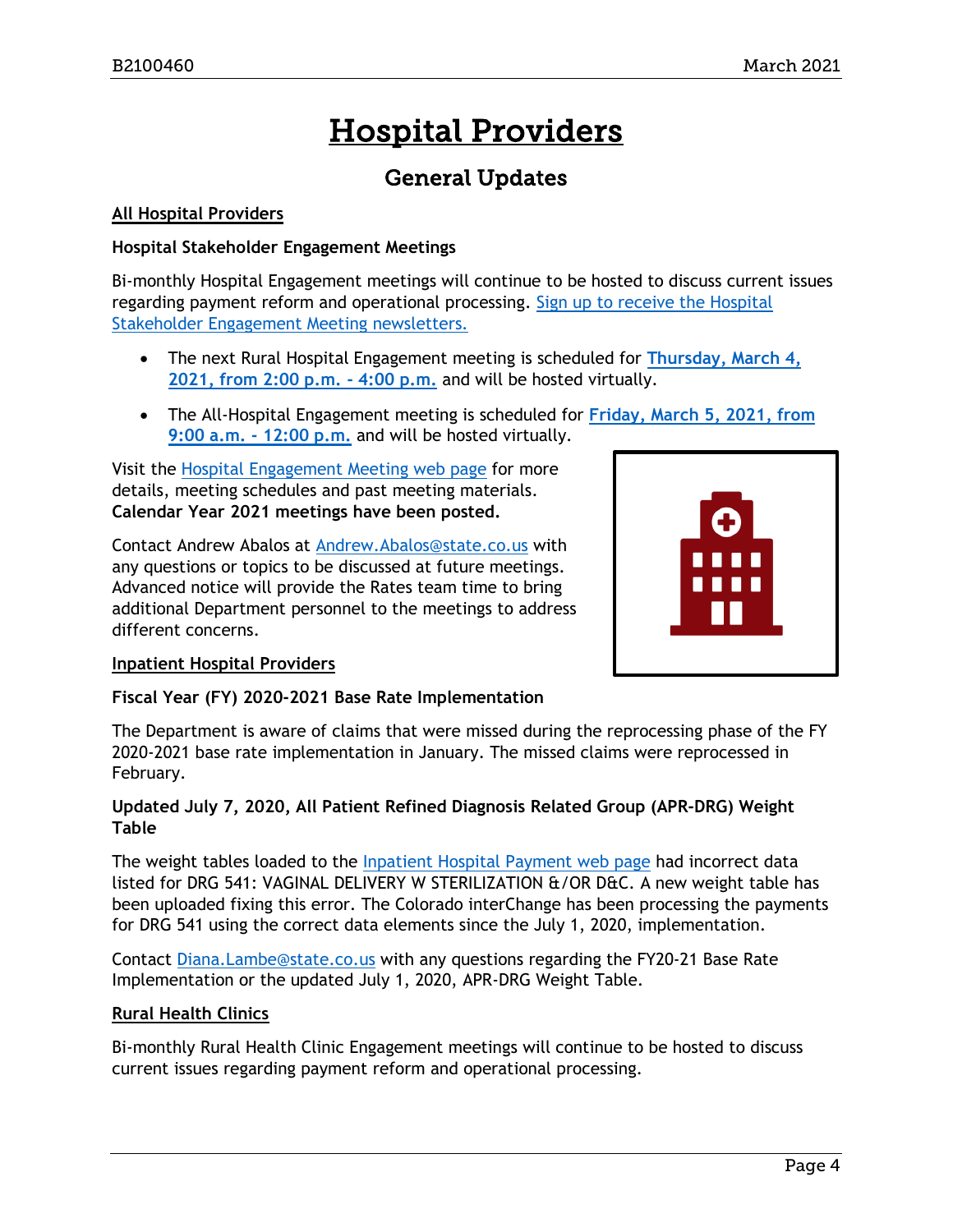• The next Rural Health Clinic Engagement meeting is scheduled for **[Thursday, March 4,](https://www.colorado.gov/pacific/hcpf/rural-hospital-and-rural-health-clinics)  [2021, from 12:30 p.m. to 1:30 p.m.](https://www.colorado.gov/pacific/hcpf/rural-hospital-and-rural-health-clinics)** and will be hosted virtually.

Visit the [Rural Health Clinic Engagement Meeting web page](https://www.colorado.gov/pacific/hcpf/rural-hospital-and-rural-health-clinics) for more details, meeting schedules and past meeting materials. **Calendar Year 2021 meetings have been posted.**

Contact Erin Johnson at [Erink.Johnson@state.co.us](mailto:Erink.Johnson@state.co.us) with any questions or topics to be discussed at future meetings. Advanced notice will provide the Rates team time to bring additional Department personnel to the meetings to address different concerns.

## Hospital Services Rendered Via Telemedicine

<span id="page-4-0"></span>

Hospital providers are reminded that the only telemedicine services outpatient hospitals are allowed to bill for are Physical Therapy (PT), Occupational Therapy (OT) and Speech Language Pathology (SLP).

Effective January 7, 2021, all telemedicine services billed with modifier GT on an outpatient claim may deny except PT, OT and SLP.

Services which may be rendered via telemedicine are outlined in the [Telemedicine Billing Manual](https://www.colorado.gov/pacific/hcpf/telemedicine-manual) and [Telemedicine –](https://www.colorado.gov/pacific/hcpf/provider-telemedicine) [Provider Information web page.](https://www.colorado.gov/pacific/hcpf/provider-telemedicine)

Contact Janna Leo at [Janna.Leo@state.co.us](mailto:Janna.Leo@state.co.us) with policy questions.

### <span id="page-4-1"></span>Inpatient Hospital Review Program (IHRP): Suspension **Continues**

The Inpatient Hospital Review Program (IHRP), which was suspended as of April 1, 2020, is still suspended. When IHRP is restarted in the future, it will be with the new Utilization Management (UM) Vendor, Keystone Peer Review Organization (Kepro), and the Department will ensure appropriate time for gathering Stakeholder and Provider feedback, planning, and training with the new UM Vendor prior to implementation. Any future information regarding the IHRP will be sent out via provider bulletins and posted on the [ColoradoPAR: Health First](https://www.colorado.gov/hcpf/par)  [Colorado Prior Authorization Request Program web page.](https://www.colorado.gov/hcpf/par)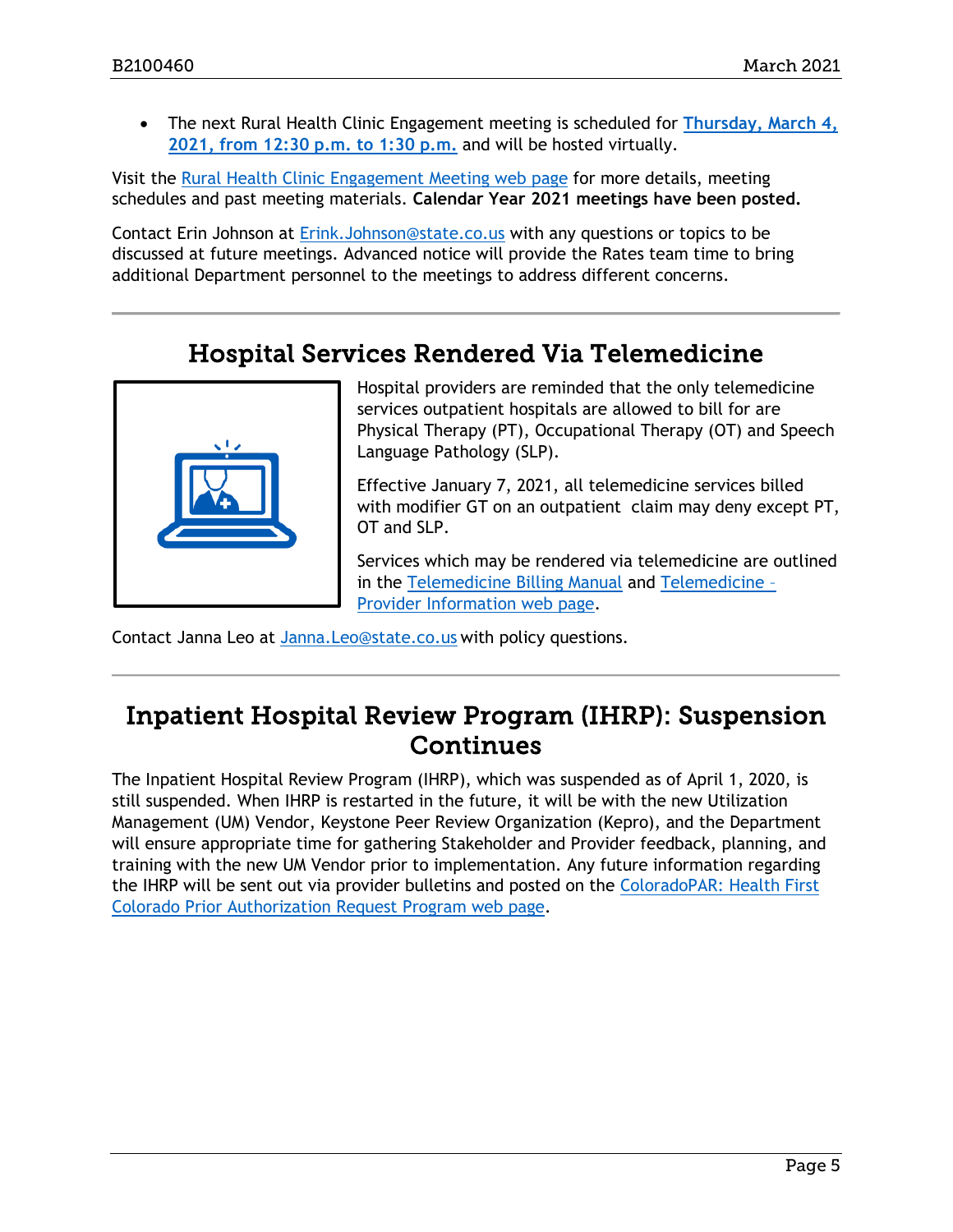## <span id="page-5-2"></span>Non-Physician, Occupational Therapy (OT), Physical Therapy (PT), Speech Language Pathology (SLP) Providers

## Updated Supervision Rules

<span id="page-5-0"></span>Effective December 30, 2020, Health First Colorado updated supervision rules for the following providers:

- **Non-physician providers** can provide health education services under *general supervision* of a provider authorized to supervise them under Department of Regulatory Agencies (DORA) rules. Health education services are defined as the provision of counseling, referral, instruction, suggestions and support to main or improve health.
- **Physical therapy assistants, occupational therapy assistants** and **speech language pathology clinical fellows** can provide services within their scope of practice if under the *general supervision* of an enrolled provider authorized to supervise them under DORA rules.
- **Speech language pathology assistants** can provide services within their scope of practice under the *direct supervision* of a licensed speech language pathologist authorized to supervise them under DORA rules.

The updated rules can be found under [8.200](https://www.sos.state.co.us/CCR/DisplayRule.do?action=ruleinfo&ruleId=2919&deptID=7&agencyID=69&deptName=2505,1305%20Department%20of%20Health%20Care%20Policy%20and%20Financing&agencyName=2505%20Medical%20Services%20Board%20(Volume%208;%20Medical%20Assistance,%20Children%27s%20Health%20Plan)&seriesNum=10%20CCR%202505-10%208.200) of the [Department Program Rules and](https://www.colorado.gov/pacific/hcpf/department-program-rules-and-regulations)  [Regulations web page.](https://www.colorado.gov/pacific/hcpf/department-program-rules-and-regulations)

Contact Morgan Anderson at [Morgan.Anderson@state.co.us](mailto:Morgan.Anderson@state.co.us) or Alex Weichselbaum at Alex. Weichselbaum@state.co.us with any questions.

## <span id="page-5-3"></span>Pediatric Long-Term Home Health (PLTHH) and Private Duty Nursing (PDN) Providers

### <span id="page-5-1"></span>Continued Suspension of the Prior Authorization Requirement

PLTHH and PDN Providers were previously notified that the Prior Authorization Request (PAR) requirement for these services would be suspended as of July 1, 2020. It has been determined to keep the PAR requirement suspended, and the submission of PLTHH and PDN PARs will resume to the new Utilization Management (UM) Vendor **no earlier than May 1, 2021.** Sufficient and timely communication will be provided upon restarting the PARs to allow for planning and preparation purposes. The resumption of PARs submission will involve a phased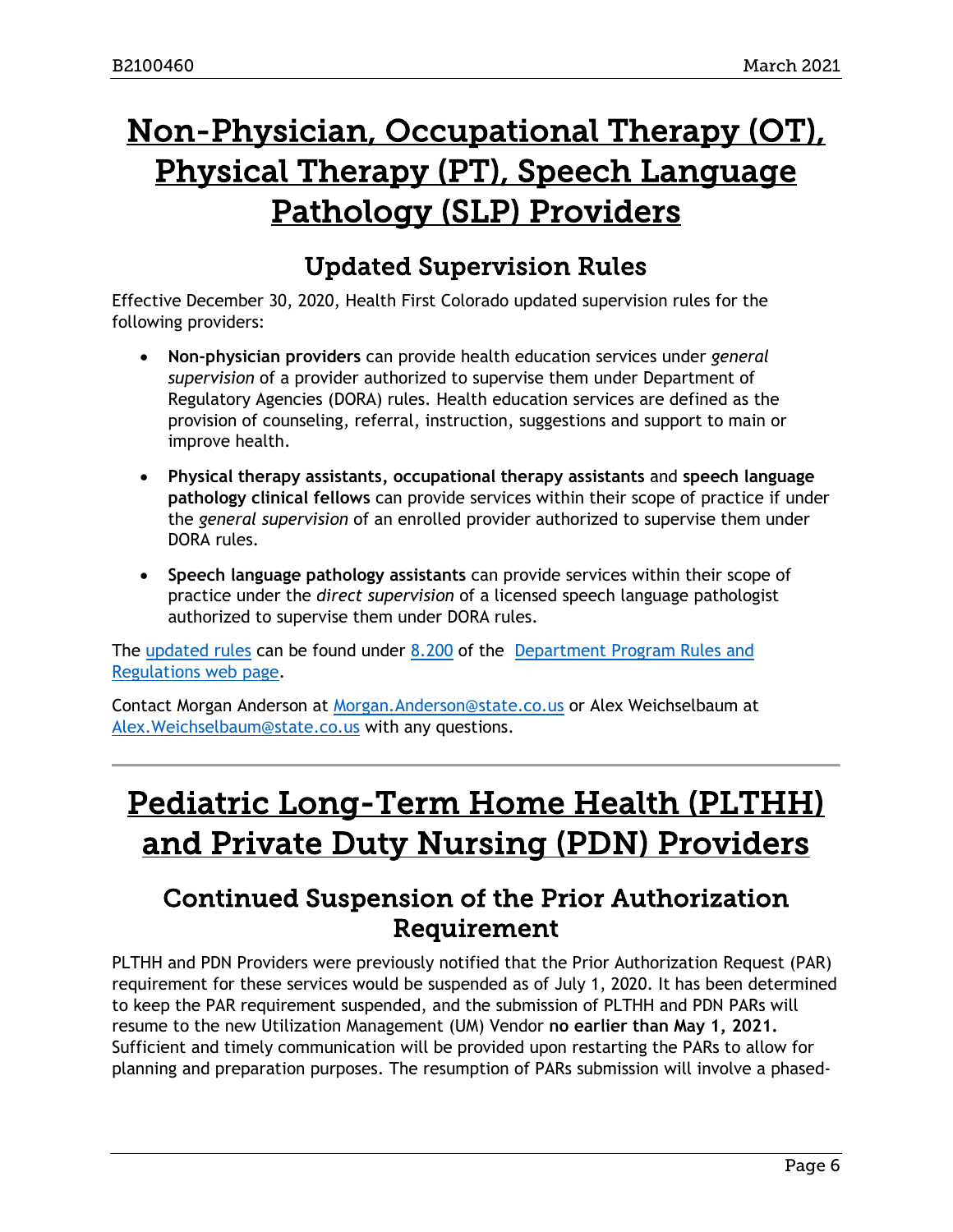in implementation and the Department will collaborate with providers to develop the plan for each phase of PAR submissions.

**Note**: The Department is in the process of transitioning the utilization management from eQHealth Solutions, Inc. to Keystone Peer Review Organization (KEPRO). Kepro will be the UM Vendor responsible for reviewing these PARs when the program is restarted. The Department is committed to ensuring there is sufficient notice and training prior to re-starting this requirement so that providers may learn the new UM Vendor's PAR system.



Providers can, and should, continue to provide medically necessary services in compliance with Department rules at 10 CCR 2505-10, Sections 8.520 and 8.540. Providers can submit the claims to the Department's fiscal agent if the services are medically necessary and in compliance with rules and regulations. Additional information about the future resumption of PLTHH and PDN PARs will be shared with providers in future communications, posted on the [Private Duty Nursing and Pediatric Long-Term Home Health](https://www.colorado.gov/pacific/hcpf/private-duty-nursing-and-pediatric-long-term-home-health-services-pre-approval-project)  [Services Pre-Approval Project web page](https://www.colorado.gov/pacific/hcpf/private-duty-nursing-and-pediatric-long-term-home-health-services-pre-approval-project) and posted on the [ColoradoPAR: Health First Colorado Prior Authorization Request](https://www.colorado.gov/pacific/hcpf/par) 

[Program web page.](https://www.colorado.gov/pacific/hcpf/par) If there are additional questions, concerns or specific issues regarding these PARs, contact the Department's UM Team at [hcpf\\_UM@state.co.us.](mailto:hcpf_UM@state.co.us) Contact the Department's Benefits team at [hcpf\\_benefitsupport@state.co.us](mailto:hcpf_benefitsupport@state.co.us) with questions regarding policy.

**Note**: This PAR suspension does not affect Long Term Home Health PARs for Adults (members aged 21 and over) and for any issues regarding Adult Long Term Home Health, Providers should contact the appropriate Case Management Agency or [hcpf\\_lthhPARs@state.co.us.](mailto:hcpf_lthhPARs@state.co.us.)

## <span id="page-6-1"></span>Pharmacies and All Medication-Prescribing Providers

### <span id="page-6-0"></span>Preferred Drug List (PDL) Announcement of Preferred Products

**The following PDL drug classes and preferred agents will become effective April 1, 2021.**

#### **Alpha Blockers** Preferred products will be: Prazosin capsule

#### **Beta-Blockers & Combinations**

Preferred products will be: Acebutolol, Atenolol, Atenolol/Chlorthalidone, Bisoprolol, Bisoprolol/HCTZ, Bystolic, Carvedilol IR/ER, Labetalol, Metoprolol, Metoprolol XL, Metoprolol/HCTZ, Nadolol, Pindolol, Propranolol IR tablet/solution, Propranolol ER, Sotalol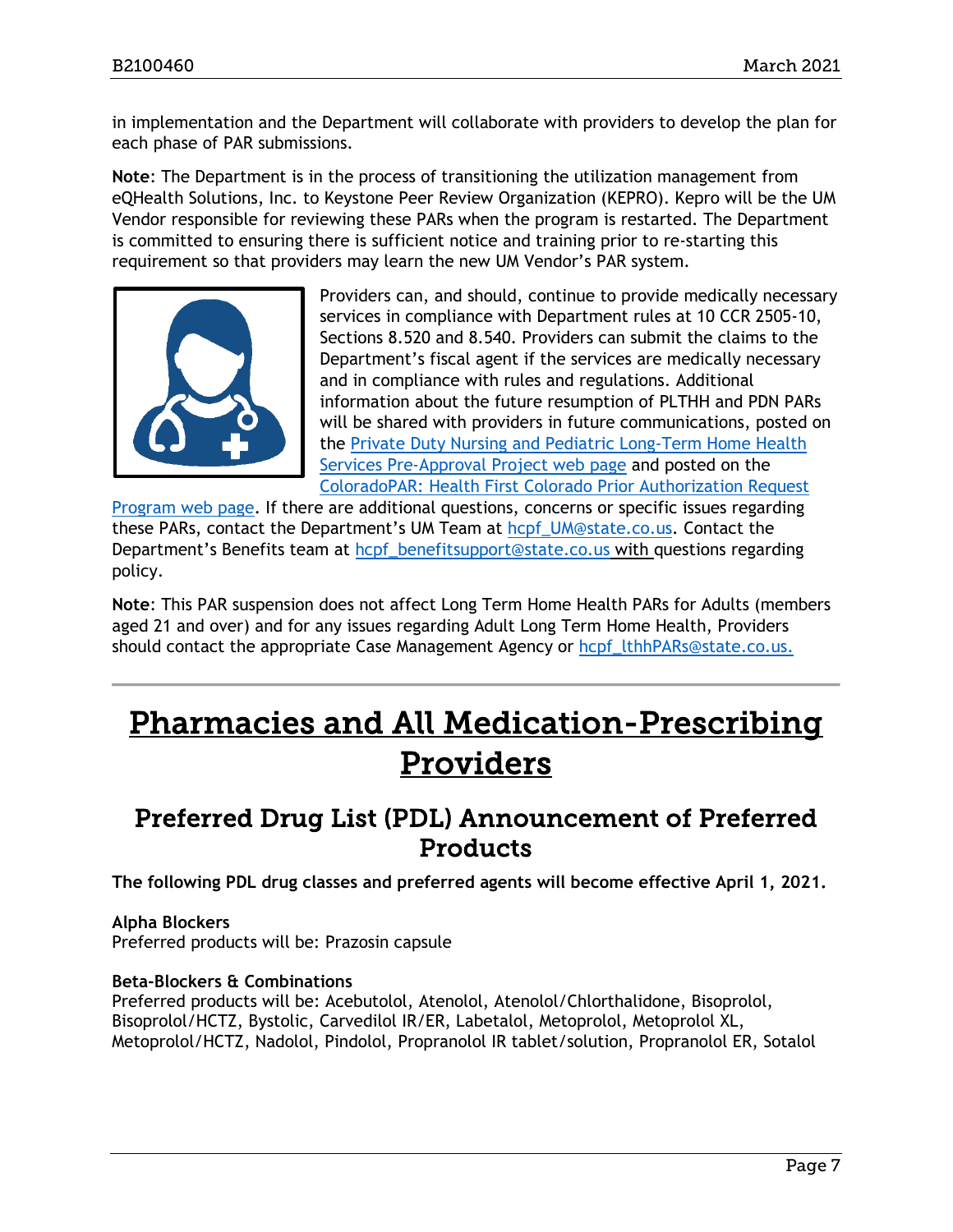#### **Calcium Channel Blockers (CCBs)**

Preferred products will be: Amlodipine, Diltiazem IR tablet, Diltiazem ER capsule, Felodipine ER, Nifedipine IR/ER, Verapamil IR tablet, Verapamil ER tablet, Verapamil ER capsule

#### **Lipotropics, Bile Acid Sequestrants**

Preferred products will be: Cholestyramine/Aspartame, Cholestyramine/Sucrose, Colesevelam tablet, Colestipol tablet

#### **Lipotropics, Other**

Preferred products will be: Ezetimibe, Fenofibrate tablet/capsule (generic Lofibra/Tricor), Gemfibrozil, Niacin ER, Omega-3 ethyl esters (generic Lovaza)

#### **Statins/Statin Combinations**

Preferred products will be: Atorvastatin, Lovastatin, Pravastatin, Rosuvastatin, Simvastatin

#### **Anti-Parkinson's Agents**

Preferred products will be: Amantadine, Benztropine, Carbidopa/Levodopa IR, Carbidopa/Levodopa ER, Carbidopa/Levodopa/Entacapone, Pramipexole IR, Ropinirole IR, Selegiline, Trihexyphenidyl tablet/elixir

#### **Atypical Antipsychotics**

Preferred products will be: Aripiprazole tablet, Clozapine tablet, Latuda (**2nd Line)**, Olanzapine, Quetiapine IR/ER, Risperidone, Ziprasidone

#### **CGRP Inhibitors**

Preferred products will be: Emgality 120mg syringe, Emgality pen, Aimovig auto-injector

#### **Lithium Agents**

Preferred products will be: Lithium carbonate tablet/capsule, Lithium ER tablet

#### **Neurocognitive Disorder Agents**

Preferred products will be: Donepezil 5mg/10mg tablet, Donepezil ODT, Memantine tablet, Rivastigmine capsule/patch

#### **Sedative Hypnotics- Non-Benzodiazepines**

Preferred products will be: Eszopiclone, Zaleplon, Zolpidem IR/ER

#### **Sedative Hypnotics- Benzodiazepines**

Preferred products will be: Temazepam 15mg, Temazepam 30mg, Triazolam

#### **Anxiolytics - Benzodiazepines**

Preferred products will be: Alprazolam IR tablet, Alprazolam ER tablet, Chlordiazepoxide, Clorazepate, Diazepam tablet, Diazepam solution, Lorazepam tablet/solution, Oxazepam

#### **Anxiolytics - Non-Benzodiazepines**

Preferred products will be: Buspirone

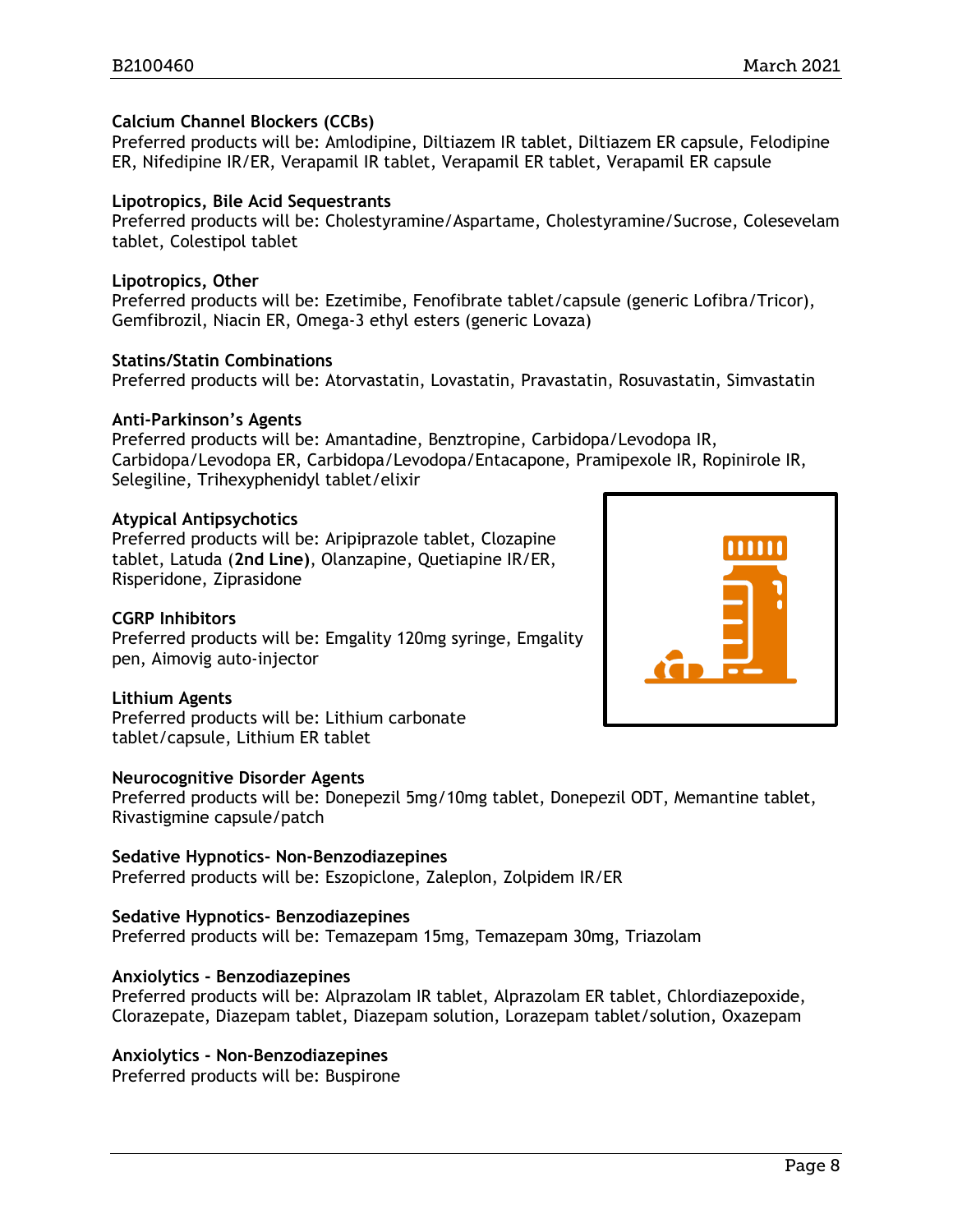#### **Topical Steroids (Low Potency)**

Preferred products will be: Derma-Smoothe (**BNR)** oil, Desonide 0.05% cream/ointment, Fluocinolone 0.01% cream, Hydrocortisone (Rx) cream/lotion/ointment

#### **Topical Steroids (Medium Potency)**

Preferred products will be: Betamethasone dipropionate lotion, Betamethasone valerate ointment, Fluocinolone 0.025% cream, Fluticasone cream/ointment, Mometasone cream/ointment/solution, Triamcinolone 0.025%, 0.1% cream/lotion/ointment

#### **Topical Steroids (High Potency)**

Preferred products will be: Betamethasone Dipropionate/Propylene Glycol (aug.) cream, Fluocinonide 0.05% gel/ointment/solution, Triamcinolone 0.5%cream/ointment

#### **Topical Steroids (Very High Potency)**

Preferred products will be: Betamethasone Dipropionate/Propylene Glycol (aug.) ointment, Clobetasol Propionate cream/gel/ointment/solution, Fluocinonide 0.1% cream

#### **Insulins (Mixtures)**

Preferred products will be: Humalog Mix 50/50 pen/vial, Humalog Mix 75/25 pen/vial, Humulin 70/30 vial/pen (OTC), Novolog Mix 70/30 vial/pen

#### **Insulins (Long-acting)**

Preferred products will be: Lantus pen/vial, Levemir pen/vial

#### **Insulins (Intermediate-acting)**

Preferred products will be: Humulin N vial (OTC), Novolin N pen/vial (OTC)

#### **Insulins (Rapid-acting)**

Preferred products will be: Humalog cartridge/pen/vial, Humalog Jr. pen, Novolog cartridge/pen/vial

#### **Insulins (Short-acting)**

Preferred products will be: Humulin R vial (OTC), Humulin R U-500 vial/pen, Novolin R pen/vial (OTC)

**Glucagon, Self–Administered** Preferred products will be: GlucaGen hypokit, Glucagon emergency kit, Gvoke pen/syringe

#### **Growth Hormones**

Preferred products will be: Genotropin, Norditropin

#### **Bile Salts**

Preferred products will be: Ursodiol capsule/tablet

#### **Hemorrhoidal, Anorectal and Topical Anesthetic Agents**

Preferred products will be: Anusol HC 2.5% cream, Cortifoam 10% aerosol, Hydrocortisone 1% (Rx) cream/kit, Hydrocortisone 2.5% cream/kit, Hydrocortisone enema, Hydrocortisone/Lidocaine 3-0.5% cream, Lidocaine 5% ointment, Lidocaine/Prilocaine 2.5%-

2.5% cream, Proctofoam 1%-1% foam, Proctosol HC 2.5% cream, Proctozone HC 2.5% cream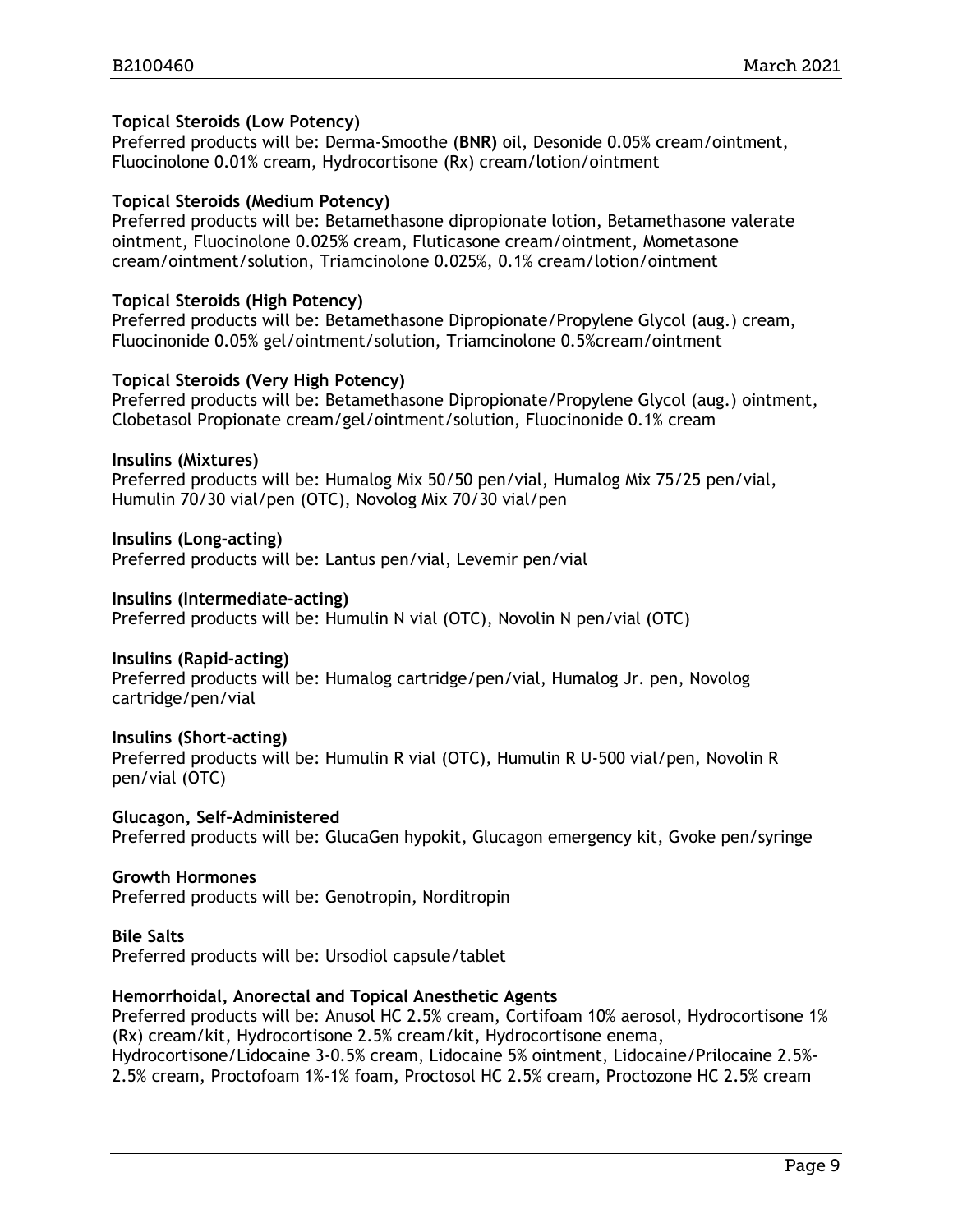#### **Immune Globulins**

Preferred products will be: Cuvitru, Gammagard liquid, Gammaked, Gammaplex, Gamunex-C, Hizentra, Privigen

#### **Intranasal Rhinitis Agents**

Preferred products will be: Azelastine, Budesonide (OTC), Fluticasone (Rx), Ipratropium, Triamcinolone (OTC)

**Leukotriene Modifiers**

Preferred products will be: Montelukast chewable/tablet

#### **Multiple Sclerosis Agents**

Preferred products will be: Aubagio, Avonex, Betaseron, Copaxone 20mg (**BNR)**, Gilenya, Tecfidera (**BNR)**

#### **Ophthalmic Allergy Agents**

Preferred products will be: Alrex, Cromolyn, Ketotifen (OTC), Lastacaft, Olopatadine (RX), Pazeo (Rx)

#### **Ophthalmic Anti-inflammatory Agents**

Preferred products will be: Diclofenac, Flarex, Flurbiprofen, Fluorometholone, FML Forte, Ilevro, Ketorolac, Lotemax drops (**BNR)**/ointment, Maxidex, Pred Mild, Prednisolone acetate

#### **Ophthalmic Glaucoma Agents**

Preferred products will be: Alphagan P 0.15% (**BNR)**, Alphagan P 0.1%, Azopt, Brimonidine 0.2%, Combigan, Dorzolamide, Dorzolamide/Timolol, Dorzolamide/Timolol PF, Latanoprost, Levobunolol, Lumigan (**BNR)**, Timolol (generic Timoptic), Travatan Z (**BNR)**

### <span id="page-9-0"></span>Pharmacy and Therapeutics (P&T) Committee Meeting:



Tuesday, April 13, 2021

1:00 p.m. - 5:00 p.m. MT

303 E 17th Ave (to be held virtually, not in person)

11th Floor Conference Rooms ABC (subject to change)

Visit the [Pharmacy and Therapeutics \(P&T\) Committee web page](https://www.colorado.gov/hcpf/pharmacy-and-therapeutics-committee) for the agenda and meeting information.

### <span id="page-9-1"></span>Pharmacy and Therapeutics (P&T) Committee Member **Openings**

Applicants are being accepted for the following two open positions for the P&T Committee terms 2021-2022:

• One physician who specializes in the practice of psychiatry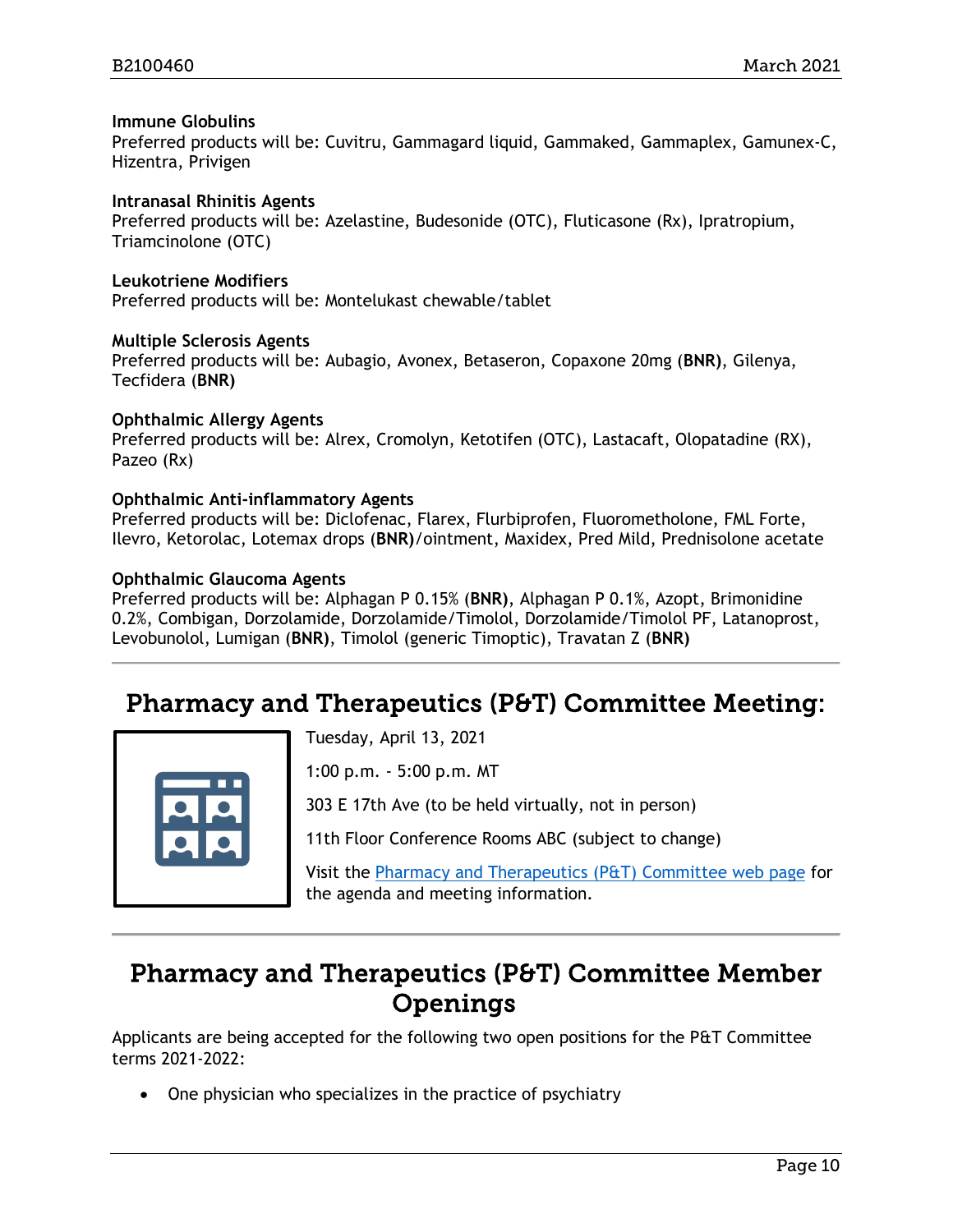• One physician who specializes in the treatment of members with disabilities

If interested in serving or know someone who would be qualified, please submit/have them submit a CV along with a completed [Conflict of Interest form](https://www.colorado.gov/pacific/sites/default/files/PT%20Conflict%20of%20interest%20form%20Sept19.pdf) to:

Colorado Department of Health Care Policy & Financing Attn: Brittany Schock, PharmD Fax to 303-866-3590 or email [Brittany.Schock@state.co.us](mailto:Brittany.Schock@state.co.us)

## <span id="page-10-1"></span>Providers Who Submit Fee-for-Service Prior Authorization Requests (PARs), Physician Administered Drugs

### <span id="page-10-0"></span>New Utilization Management (UM) Vendor Update

In the [February 2021 Provider Bulletin \(4210059\)](https://www.colorado.gov/pacific/hcpf/bulletins) it was announced the intent to award the UM contract to Keystone Peer Review Organization (Kepro). Kepro will replace eQHealth Solutions, Inc. as the new UM Vendor and begin to receive Prior Authorization Requests (PARs) no earlier than May 1, 2021. Additional information will be sent via email, newsletters, monthly provider bulletins and posted to the [ColoradoPAR: Health First Colorado Prior](https://www.colorado.gov/hcpf/par)  [Authorization Request Program web page.](https://www.colorado.gov/hcpf/par)

As the timeline is finalized for the UM Vendor transition to Kepro, providers are encouraged to begin downloading any documents that may be needed in the future (such as PAR Determination letters) that are currently in the [Provider PAR Portal,](https://cowebapps.eqhs.org/webportal/login.aspx) eQSuite®, as they will not be accessible after the UM Vendor transitions to Kepro.

Providers who have existing prior authorizations that are due for renewal between April and May 2021 are encouraged to submit PARs for renewal **as early as 60 days prior to the start date on the new PAR** to eQHealth Solutions, Inc. See the example below and refer to the [Billing Manuals web page](https://www.colorado.gov/pacific/hcpf/billing-manuals) for each benefit area for PAR-specific requirements.

#### **Renewal PAR example:**

Provider A has an existing outpatient physical therapy prior authorization with an end date of May 1, 2021. Provider A plans to submit a continued stay PAR with a start date of May 2, 2021 and is eligible to submit the request on March 3, 2021. It is recommended to submit a PAR for the renewal if services are to be continued and meet medical necessity between March 3, 2021, to April 16, 2021.

#### **Physician Administered Drugs (PADs)**

A select group of PADs that will require prior authorization will be implemented with Kepro. Information pertaining to PAD prior authorization requests will be posted on the [Physician](https://www.colorado.gov/pacific/hcpf/physician-administered-drugs)  [Administered Drugs web page](https://www.colorado.gov/pacific/hcpf/physician-administered-drugs) within the coming weeks. The prior authorization criteria for proposed PADs will be discussed at a shortened Drug Utilization Review (DUR) Board meeting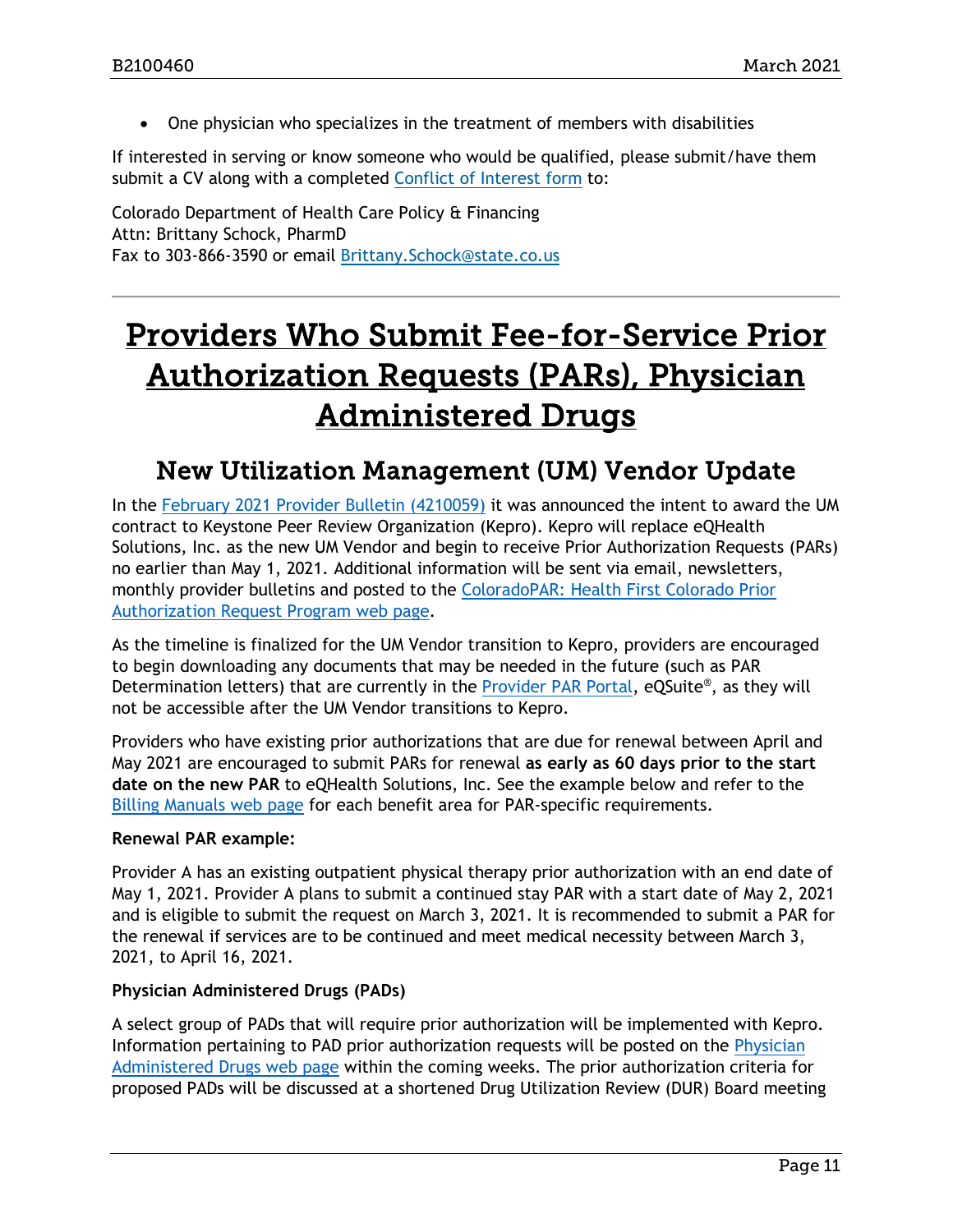to be held on March 23, 2021. DUR-specific information and meeting agendas can be found on the [Drug Utilization Review Board web page.](https://www.colorado.gov/hcpf/drug-utilization-review-board)

Contact the Department's UM Team at [hcpf\\_UM@state.co.us](mailto:hcpf_UM@state.co.us) with questions about the UM Vendor transition.

## Provider Billing Training Sessions

### <span id="page-11-1"></span><span id="page-11-0"></span>March and April 2021 Provider Billing Webinar-Only Training Sessions

Providers are invited to participate in training sessions for an overview of Health First Colorado billing instructions and procedures. The current and following months' workshop calendars are shown below.

#### **Who Should Attend?**

Staff who submit claims, are new to billing Health First Colorado services, or need a billing refresher course should consider attending one or more of the following provider training sessions.

The institutional claims (UB-04) and professional claims (CMS 1500) training sessions provide high-level overviews of claim submission, prior authorizations, navigating the Department's [website,](https://www.colorado.gov/hcpf/) using the [Provider Web Portal,](https://colorado-hcp-portal.xco.dcs-usps.com/hcp/provider/Home/tabid/135/Default.aspx) and more. For a preview of the training materials used in these sessions, refer to the Beginner Billing Training: Professional Claims (CMS 1500) and Beginner Billing Training: Institutional Claims (UB-04) available on the [Provider Training](https://www.colorado.gov/pacific/hcpf/provider-training)  [web page](https://www.colorado.gov/pacific/hcpf/provider-training) under the Billing Training – Resources drop-down section.

For more training materials on navigating the Provider Web Portal, refer to the Provider Web Portal Quick Guides available on the [Quick Guides web page.](https://www.colorado.gov/hcpf/interchange-resources)

**Note:** Trainings may end prior to 11:30 a.m. MT. Time has been allotted for questions at the end of each session.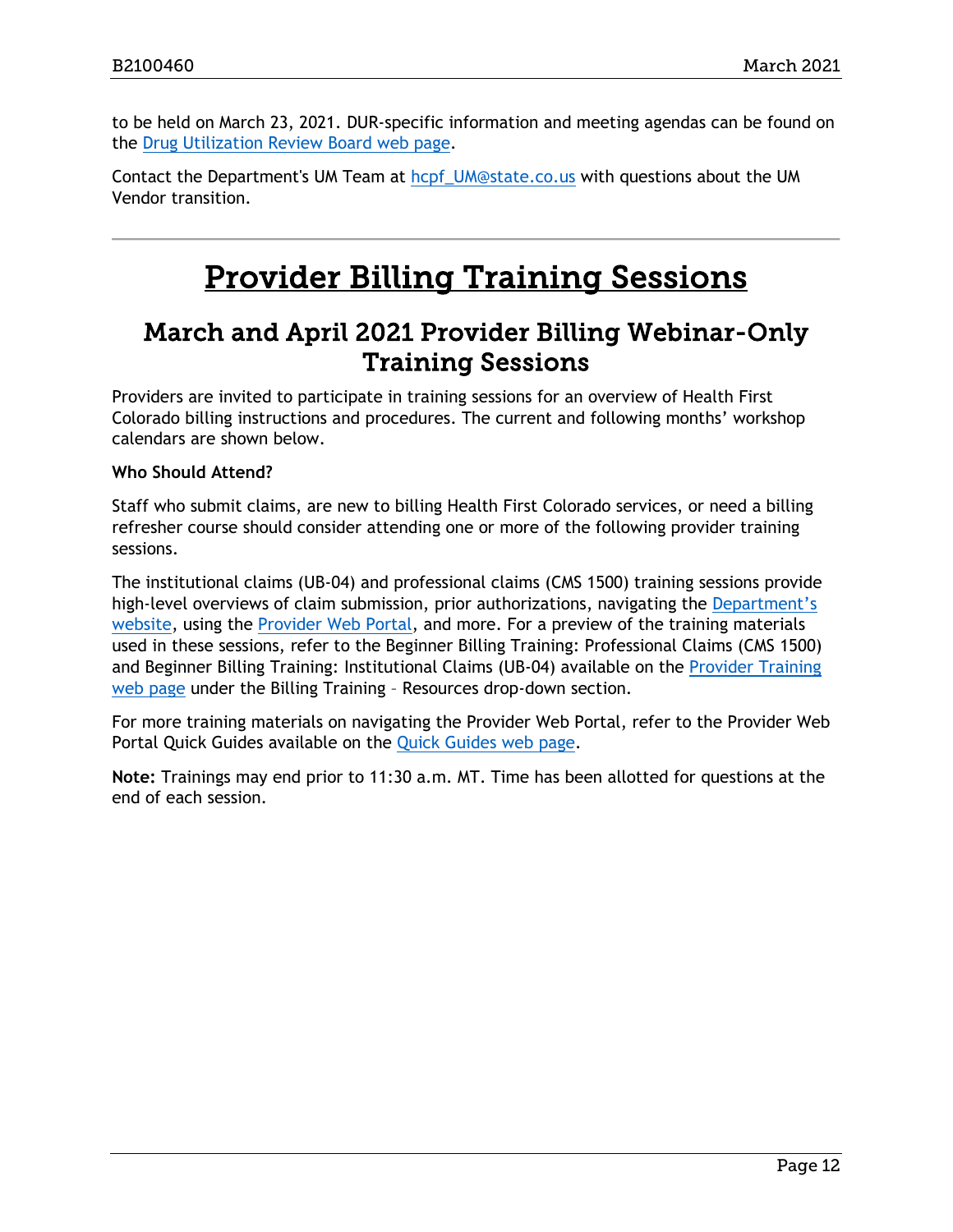| Sunday          | Monday          | Tuesday         | Wednesday       | Thursday                                                                                                                                                           | Friday          | Saturday        |
|-----------------|-----------------|-----------------|-----------------|--------------------------------------------------------------------------------------------------------------------------------------------------------------------|-----------------|-----------------|
|                 | 1               | $\overline{2}$  | $\overline{3}$  | $\overline{4}$                                                                                                                                                     | $\overline{5}$  | 6               |
| $\overline{7}$  | $\overline{8}$  | $\overline{9}$  | $\overline{10}$ | 11<br><b>Beginner</b><br><b>Billing</b><br><b>Training:</b><br>Professional<br><b>Claims (CMS</b><br><b>1500)</b><br>$9:00 a.m. -$<br>11:30 a.m.<br>M <sub>T</sub> | 12              | $\overline{13}$ |
| 14              | $\overline{15}$ | 16              | 17              | 18                                                                                                                                                                 | 19              | $\overline{20}$ |
| $\overline{21}$ | $\overline{22}$ | 23              | $\overline{24}$ | $\overline{25}$<br><b>Beginner</b><br><b>Billing</b><br><b>Training:</b><br>Institutional<br>Claims (UB-<br>04)<br>$9:00$ a.m. -<br>11:30 a.m.<br>M <sub>T</sub>   | $\overline{26}$ | $\overline{27}$ |
| 28              | $\overline{29}$ | 30 <sup>°</sup> | 31              |                                                                                                                                                                    |                 |                 |

### **March 2021**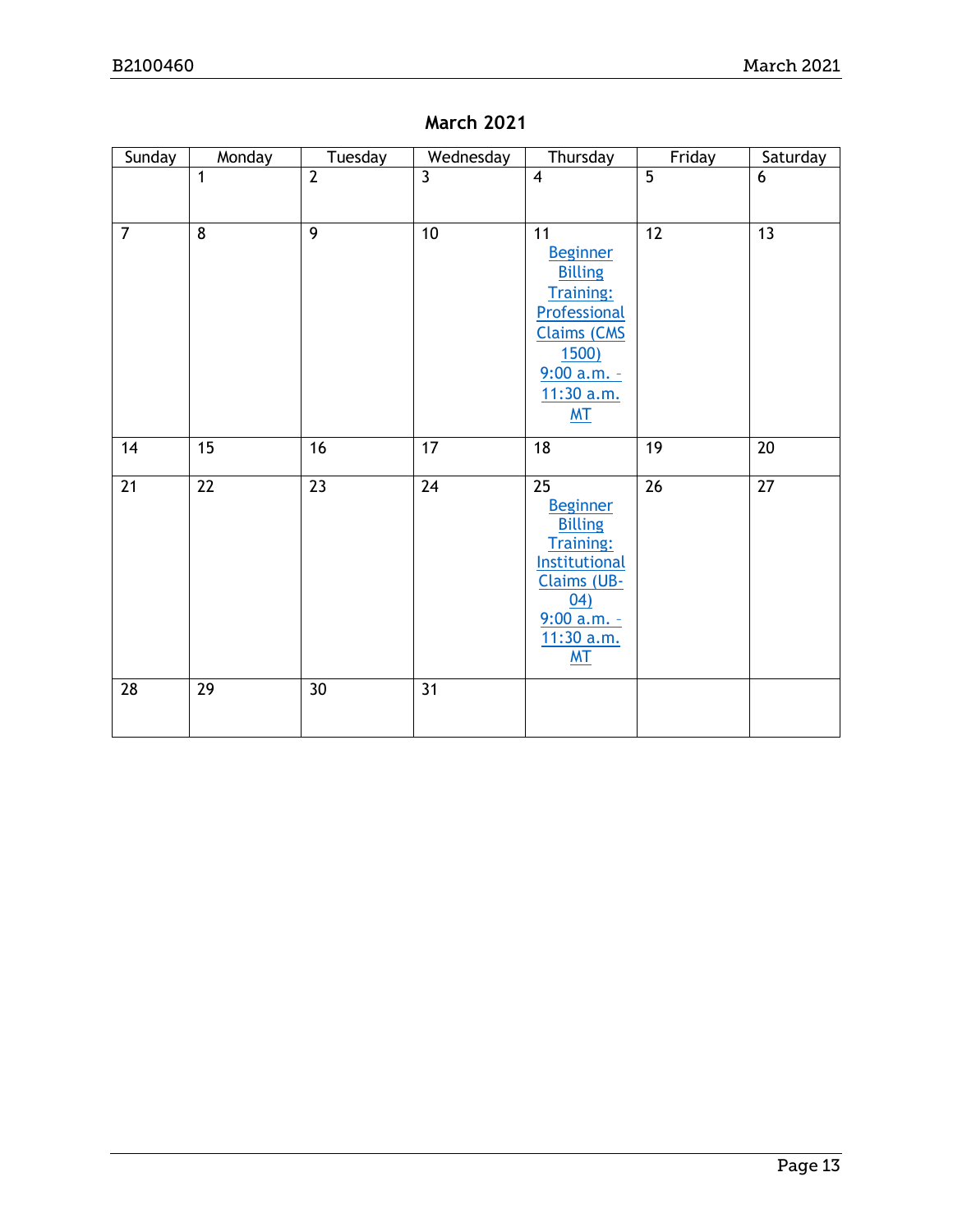| Sunday         | Monday         | Tuesday         | Wednesday      | Thursday                          | Friday         | Saturday        |
|----------------|----------------|-----------------|----------------|-----------------------------------|----------------|-----------------|
|                |                |                 |                | $\mathbf{1}$                      | $\overline{2}$ | $\overline{3}$  |
| $\overline{4}$ | $\overline{5}$ | 6               | $\overline{7}$ | $\overline{8}$                    | $\overline{9}$ | 10              |
|                |                |                 |                | <b>Beginner</b>                   |                |                 |
|                |                |                 |                | <b>Billing</b>                    |                |                 |
|                |                |                 |                | <b>Training:</b><br>Professional  |                |                 |
|                |                |                 |                | <b>Claims (CMS</b>                |                |                 |
|                |                |                 |                | <b>1500)</b>                      |                |                 |
|                |                |                 |                | $9:00$ a.m. -<br>11:30 a.m.       |                |                 |
|                |                |                 |                | <b>MT</b>                         |                |                 |
| 11             | 12             | 13              | 14             | 15                                | 16             | 17              |
|                |                |                 |                |                                   |                |                 |
| 18             | 19             | 20              | 21             | 22                                | 23             | $\overline{24}$ |
|                |                |                 |                | <b>Beginner</b><br><b>Billing</b> |                |                 |
|                |                |                 |                | <b>Training:</b>                  |                |                 |
|                |                |                 |                | Institutional                     |                |                 |
|                |                |                 |                | Claims (UB-<br>(04)               |                |                 |
|                |                |                 |                | $9:00 a.m. -$                     |                |                 |
|                |                |                 |                | 11:30 a.m.                        |                |                 |
| 25             | 26             | $\overline{27}$ | 28             | <b>MT</b><br>29                   | 30             |                 |
|                |                |                 |                |                                   |                |                 |

#### **April 2021**

#### **Live Webinar Registration**

Register for a live webinar by clicking the title of the desired training session in the calendar above and completing the webinar registration form. An automated response will confirm the reservation. For questions or issues regarding webinar registration, email [co.training@gainwelltechnologies.com](mailto:co.training@gainwelltechnologies.com) with the subject line "Webinar Help." Include a description of the issue being experienced, name and contact information (email address and phone number), and the name and date of the webinar(s) to be attended. Allow up to 2-3 business days to receive a response.

## Gainwell Technologies Contacts

### **Provider Services Call Center** 1-844-235-2387